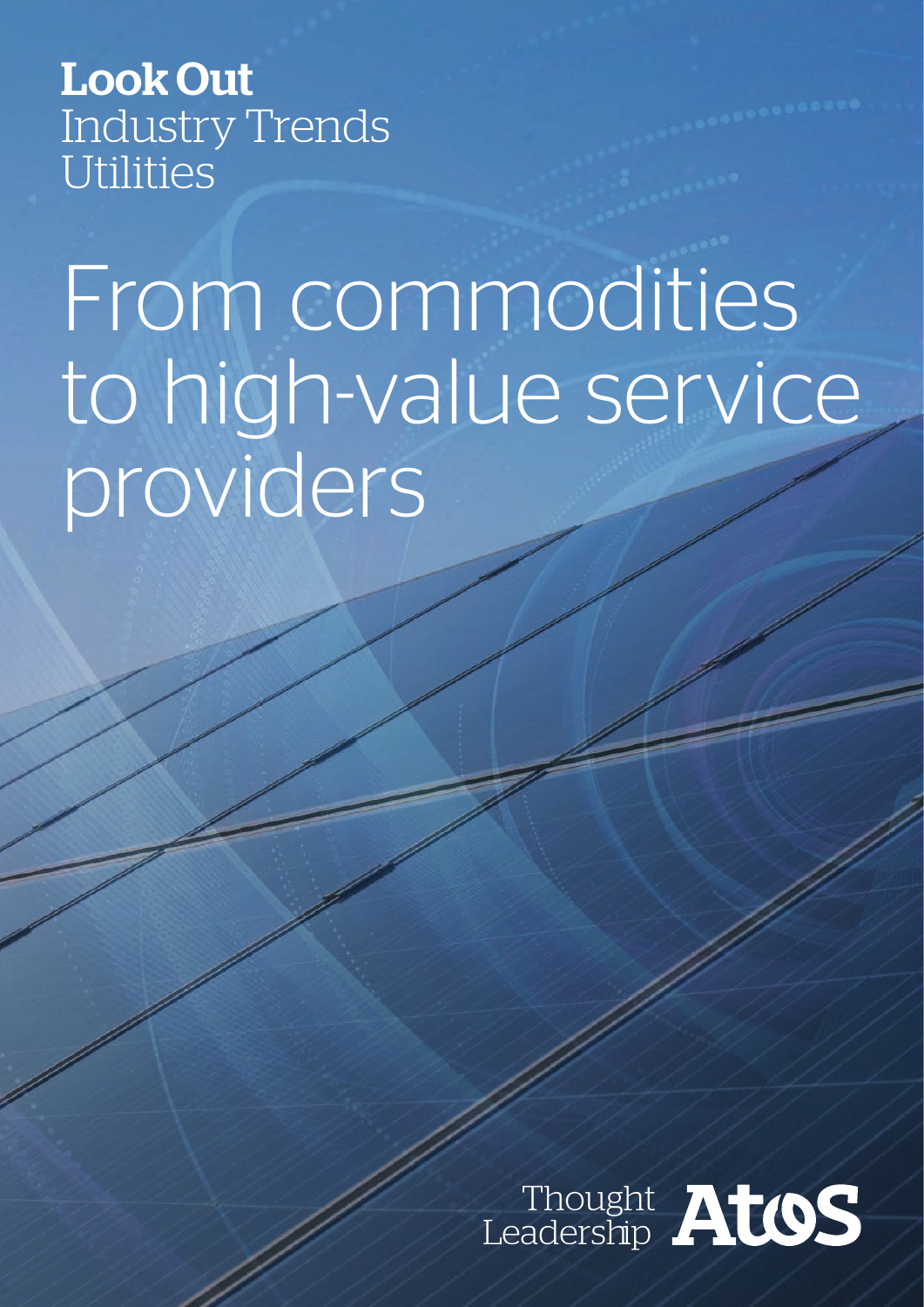

# Megatrends in utilities: The rise of a decentralized energy world



"New energy sources, distributed value chains and empowered customers are disrupting the utility landscape. They may threaten existing processes; they will also bring extraordinary opportunities for growth."

Paul Da Cruz Global Head of Marketing & Consulting, Energy & Utilities, Atos

For decades, utilities' core business has centered on complex, yet straightforward, operations: provide water, electricity or gas, in a simple, mono directional way. This is changing at an accelerated pace.

It's not just that deregulation and privatizations have disrupted the landscape, leading to unbundled and fast-moving ecosystems of producers, distributors and retailers; new technologies and sustainable energy requirements have multiplied energy sources, production capabilities and storage possibilities. The need for flexibility has also grown, notably with the rise of renewables, smart grid and electric cars.

#### Facing digital shockwaves

Meanwhile, digital technologies have transformed customer behaviors. What was once a direct value chain is transforming into complex ecosystems. Within these, consumers are becoming prosumers, and supply and demand can be optimized in real time and at a very granular level.

These changed behaviors are opening the way to a whole new universe of smart services, targeting everything from connected appliances to smart factories, smart cities and smart mobility.

Moreover, new players from the manufacturing, telco and technology sectors are entering the field to develop value-added services in selected domains such as smart home, intelligent buildings and electric vehicles.

#### A new universe of smart services

Many utilities find themselves at a crossroads. Traditional players face a strategic choice: stay in commodities or develop value-added services for the digital era.

To succeed with digital, utilities will need to undergo a substantial transformation in all domains: customer relations, operations, business models and compliance. But they will benefit from extraordinary growth prospects.

Today's mutations bring major opportunities for utilities to place at the core of the data-driven, smart service ecosystems of tomorrow.



of utilities will drive at least 30% of their business via digital platforms based on cloud native technologies by 2025



2

of utilities will integrate IT and OT security unifying data governance to mitigate physical and cyber breaches by 2026`



of digitally determined utilities' revenues will come from new products and services by 2022







will be invested by utilities in residential energy storage by 2025 27%

of EU energy should come from renewables by 2030



will be spent on smart grid data analytics by 2022



of grid operators will have deployed AI to enable resilient and flexible management of the grid by 2023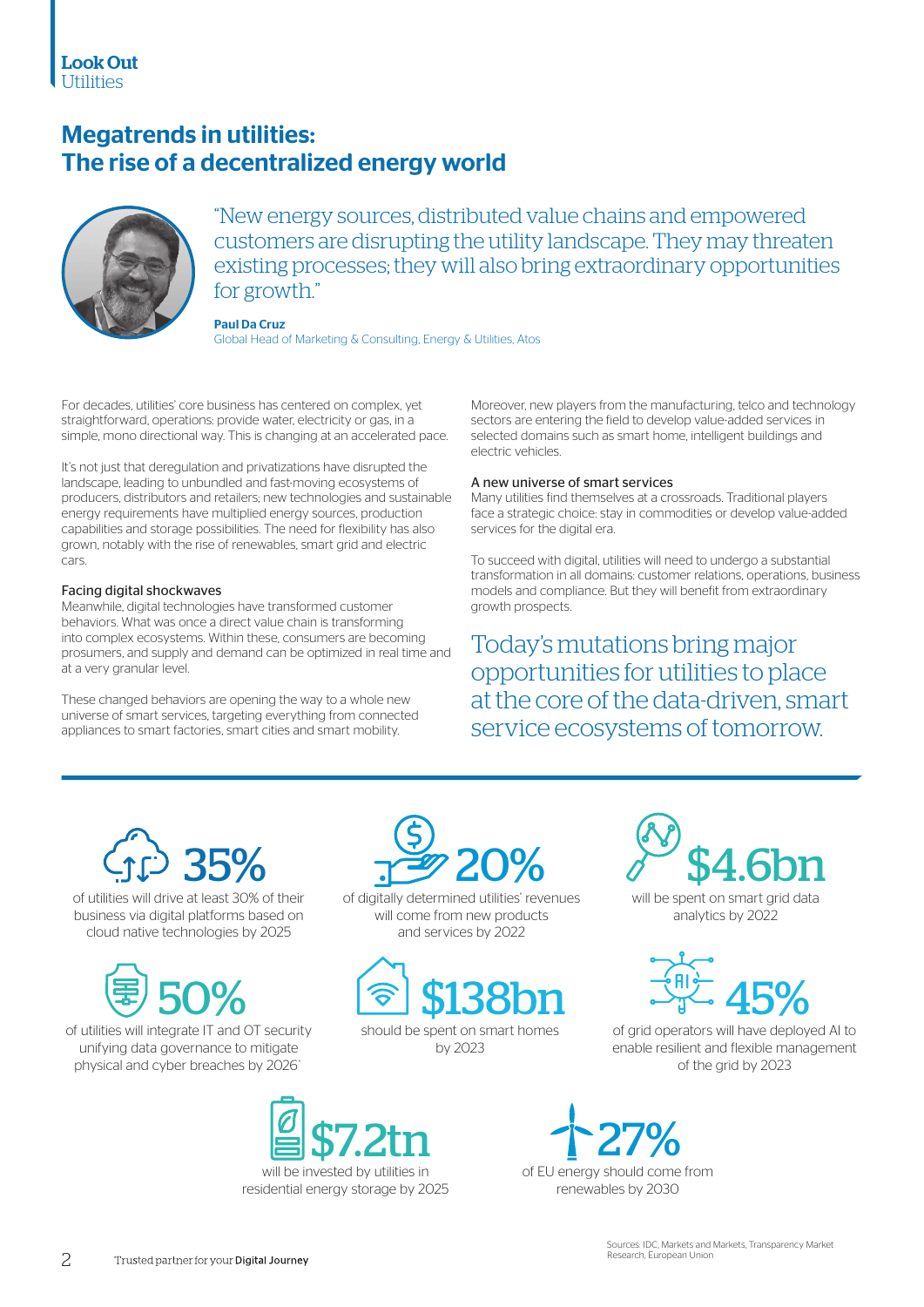## Four transformation challenges and opportunities for the future of utilities



#### Provide a 360° prosumer experience

Utility customers are no longer the passive commodity users they used to be. With the rise of smart homes and smart buildings, they have become active **players** who want to optimize their consumption. They have new usage patterns thanks to smart appliances and electric cars.

Growing locally installed wind and solar generation means they can become energy producers, moving them from 'consumers' to 'prosumers.' They are even increasingly surrounded by intelligent connected devices that handle their relationship with providers, to some extent.

These evolutions nurture a growing competition with new players, notably start-ups specialized in consumption optimization and appliance makers.

To succeed when facing better-informed, savvy and empowered customers, incumbent providers must provide a better experience along the entire consumer journey. They must also **leverage the** power of data to offer the best plan prices alongside the best mix of value-added services.

> The opportunity: not just avoiding being disintermediated but fostering loyalty and boosting cross-selling.



#### Develop multi-sided business ecosystems

E-vehicles, smart homes, smart cities and more: the pace of change is accelerating for utilities.

What has long been a commodity business is now on the brink of innovation. From start-ups to mega providers, such as Google with Nest or Tesla with batteries and solar, multiple new players are entering the landscape.

To survive and thrive, incumbents should reassess their position in the value chain. They can launch new services around renewables. smart energy management or electric vehicle charging. They may monetize customer data by providing it to partners. They can even move into advanced domains such as smart homes, smart buildings or smart city management.

In the digital age, the frontier between verticals is blurring. For traditional utilities to succeed, it is crucial they also build the capacity to attract and federate the largest range of partners.

> The prize of the game: move, scale and take the lead in tomorrow's data-driven ecosystems.

# **Streamline** operations further

As a scale-based business, utilities have always strived to *optimize* operations. Across the decades, they have constantly enhanced their processes and organization to improve quality and reduce cost and meter-to-cash times.

The digital revolution now brings in a supplementary demand for excellence. Smart grid, renewables and virtual power plants require complex multi-directional energy management across the value chain. Meanwhile, new regulations and requirements for energy saving are putting additional pressure on all activities.

All this makes the whole optimization and maintenance process more complex. To avoid being outpaced by tech-savvy competitors, incumbents must leverage the best of real-time orchestration and new-generation analytics technologies to detect and solve issues before they even happen.

> What's at stake: get one step ahead in competitiveness, from power generation and trading to transmission, distribution, retail and services.



∕∆

In the digital age, utilities are at the heart of the vital networks that power nations and business.

But what would happen if electric networks let manufacturing, defense and finance systems down? Imagine the impact of rogue companies or states compromising water systems in megacities? Of hackers attacking a nuclear plant?

Fraud and customer privacy risks only add to the challenge. With non-technical losses, worldwide fraud in utilities represents more than \$100 billion each year. And with fines up to 4% of revenue if a breach occurs, new privacy regulations such as GDPR create additional constraints.

This makes security one of the biggest utility challenges at a time when billions of connected Internet of Things (IoT) systems could now be the open door for attack. And when hostile hacktivists and cyber-squads from rogue states clearly make utilities one of their key targets

> All this makes security much more than a hot topic for utilities, and a vital opportunity as well: a way to turn trust into a source of business growth.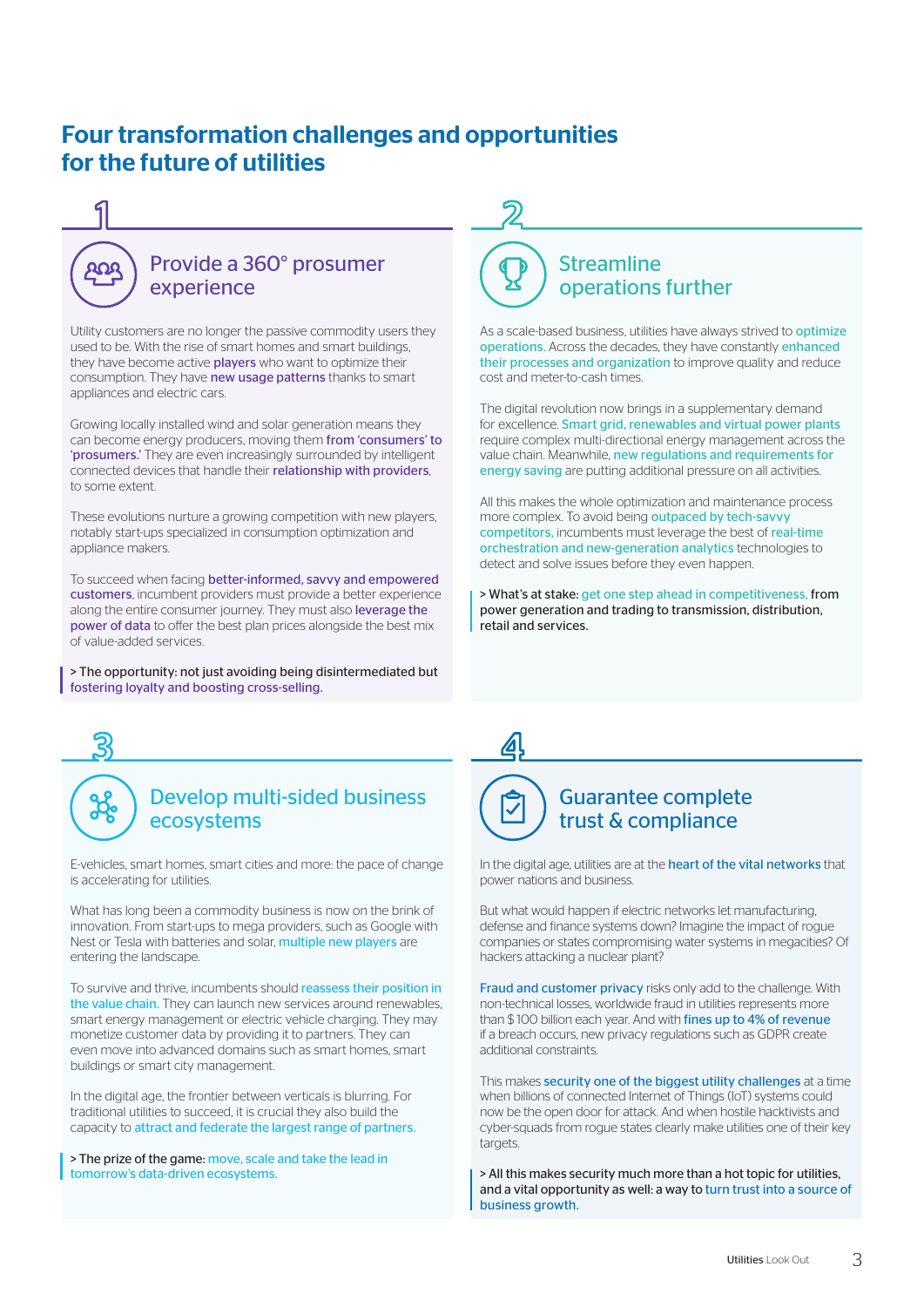

# Building next-generation data platforms to succeed in next-generation utilities ecosystems



"With their experience in IoT, utilities have immense assets for leveraging the potential of digital. To succeed, they need to put next-generation, real-time analytic data platform at the heart of their business and technology strategies."

Caroline Barret

Head of Energy & Utilities Marketing and Portfolio, Atos

From intelligent production plants to massive distribution networks, utilities have pioneered the most innovative technologies for decades, leading the way in high-performance network management and the IoT.

#### Bringing legacy tech into the digital era

But today's smart utilities challenges are having an enormous impact on these technology foundations.

New players are arriving, bringing in disruptive innovations and business models to try to disintermediate them. To catch up, utilities must not just exploit their constant flows of real-time data better to optimize their own operations; they must also leverage them to develop new customer-driven, value-added services.

#### Preparing for a paradigm shift

Preparing for the future requires a quantum leap. To embrace the challenges of a digital world and take a winning position within it, three core principles will be essential for utilities:

- Become wholly *prosumer-centric*, delivering 360° personalized services to their customers and, in the future, smart things.
- Provide intelligent data-driven orchestration, enabling adaptation to market changes and evolving customer demands in a real-time, prescriptive way.
- Adopt open platform foundations and real-time process automation to provide the best utility services at the lowest cost all while being ready to adapt or launch offerings.

#### The road ahead

To thrive, utilities will need to create the right partnerships and convene the largest ecosystem to enrich their offering, monetize their data and turn it into profit. Utilities should begin building the new supporting architecture today. Modernizing legacy and fully embracing the latest Cloud, automation, Big Data and mobile technologies is only the start of the journey.

#### Next-generation architecture for future-ready utilities CUSTOMER CENTRICITY



#### OPEN PLATFORM FOUNDATIONS

More disruptive technologies will emerge. While some may only appear as dots on the horizon today, they will turn out to be transformational in the years to come.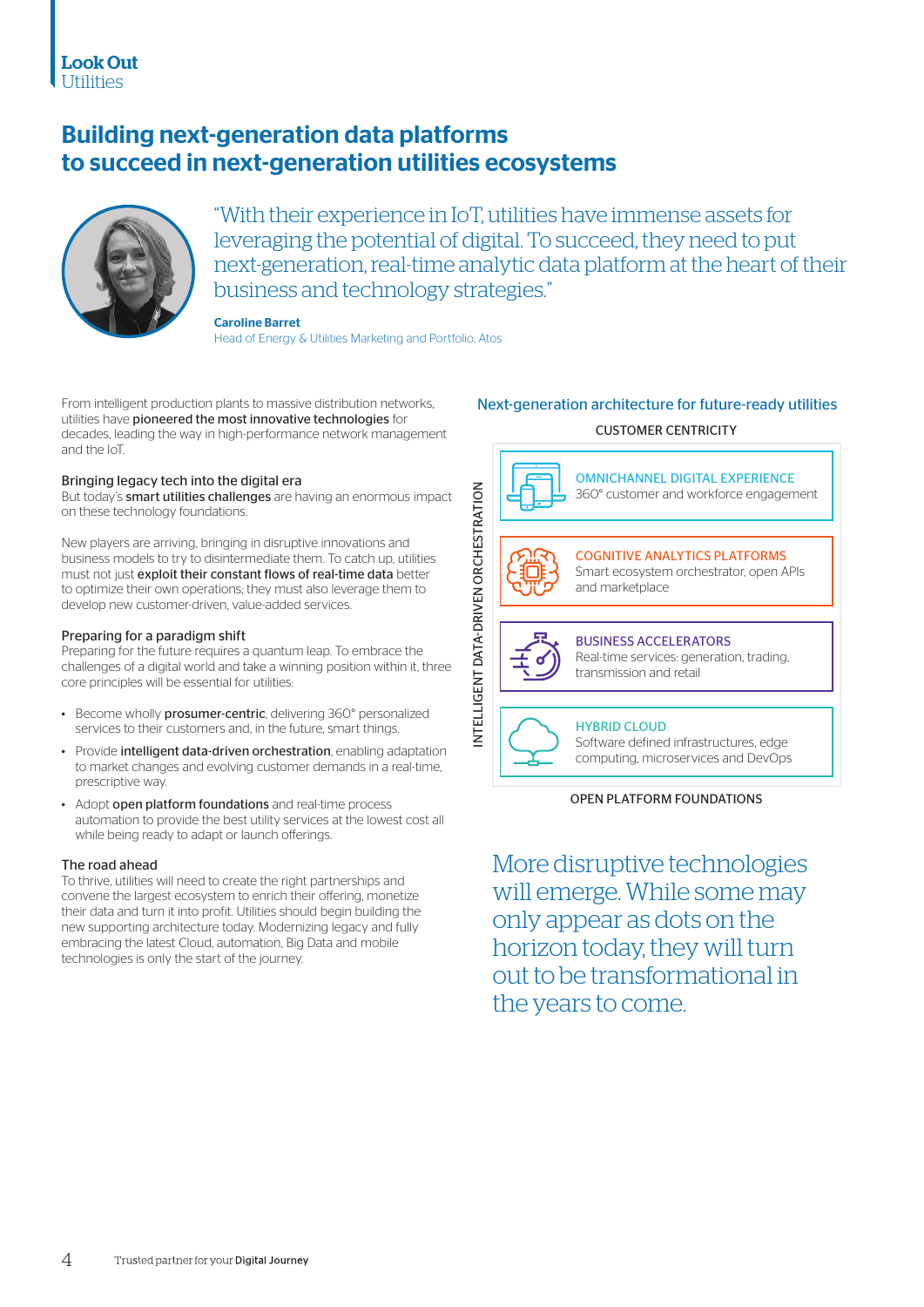## 10 disruptive technologies that will shape the future of utilities





Utilities Look Out Radar: 10 key technologies set to impact utilities over the next 5 years.

Want to know more? Examine the Look Out Global Technology Radar to get deeper insights into these 10 strategic technologies and many more: [atos.net/](http://atos.net/lookout) [lookout](http://atos.net/lookout)

**Hybrid Cloud** and Edge Computing are reviving Cloud initiatives by enabling seamless integration of private and public Cloud platforms. With this model, organizations can exploit the benefits of public Cloud: pay-per-use, 'infinite' bursting resources, agility and innovation. Utility players must adapt their IT processes and prepare for related security implications.

#### Real-Time Service Orchestration enables firms

to constantly adapt back or front office services to market demand or supply conditions, across the whole utility value chain. While ecosystems of producers, distributors and retailers are complexifying, utilities should leverage real-time technologies (such as SAP HANA or others) to increase data-driven agility.

API Platforms allow data and services to be distributed across third parties. Utility players should put API platforms at the heart of their digital strategy to attract ecosystems partners and create multi-sided marketplaces.

**Robotic Process Automation will bring virtual** workforces for managing repetitive tasks, reducing the cost of administrative and regulatory processes by at least 50% while improving quality and speed. Utilities need to standardize processes to facilitate automation and engage in ambitious change management programs.

Artificial Intelligence promises to second human cognitive capabilities with virtual assistants, chatbots, knowledge engineering, smart machines and autonomous vehicles. It will impact customer experience, business models and operations along the entire value chain. Utility players must prepare for the business, human and legal impacts.

Prescriptive Security uses real-time dark web monitoring, AI and automation to detect potential threats and stop them before they strike. Applications range from cyber-protection to fraud management and compliance. Utility players should explore integrating it into their IT/OT Security Operation Centers.

**Drones and Robots** are promising to significantly reduce costs in transmission and distribution of assets and line inspection. By 2020, they may achieve savings of 5% and 30% respectively, making starting to assess the technology today worthwhile for utilities.

#### **Augmented and Virtual Reality are blurring**

real and virtual worlds, allowing customers, partners and employees to engage with digital services within the context of their current environment. Utility players should explore use cases in field work optimization, maintenance and safety management.

**Blockchain** is a potential game-changer for conducting business with parties without prior trust relationships. In utilities, hyperledger technologies can help implement decentralized energy businesses, leveraging automated contracting and the microservice economy. Utility ecosystems should explore applications today.

**Quantum Computing** promises to break traditional combinatory analysis limitations, bringing advances in High-Performance Computing for simulation and Big Data analysis. It will also elevate risk by potentially breaking current cryptographic standards. Utility players must start preparing for both Quantum computing and quantum-safe cryptography.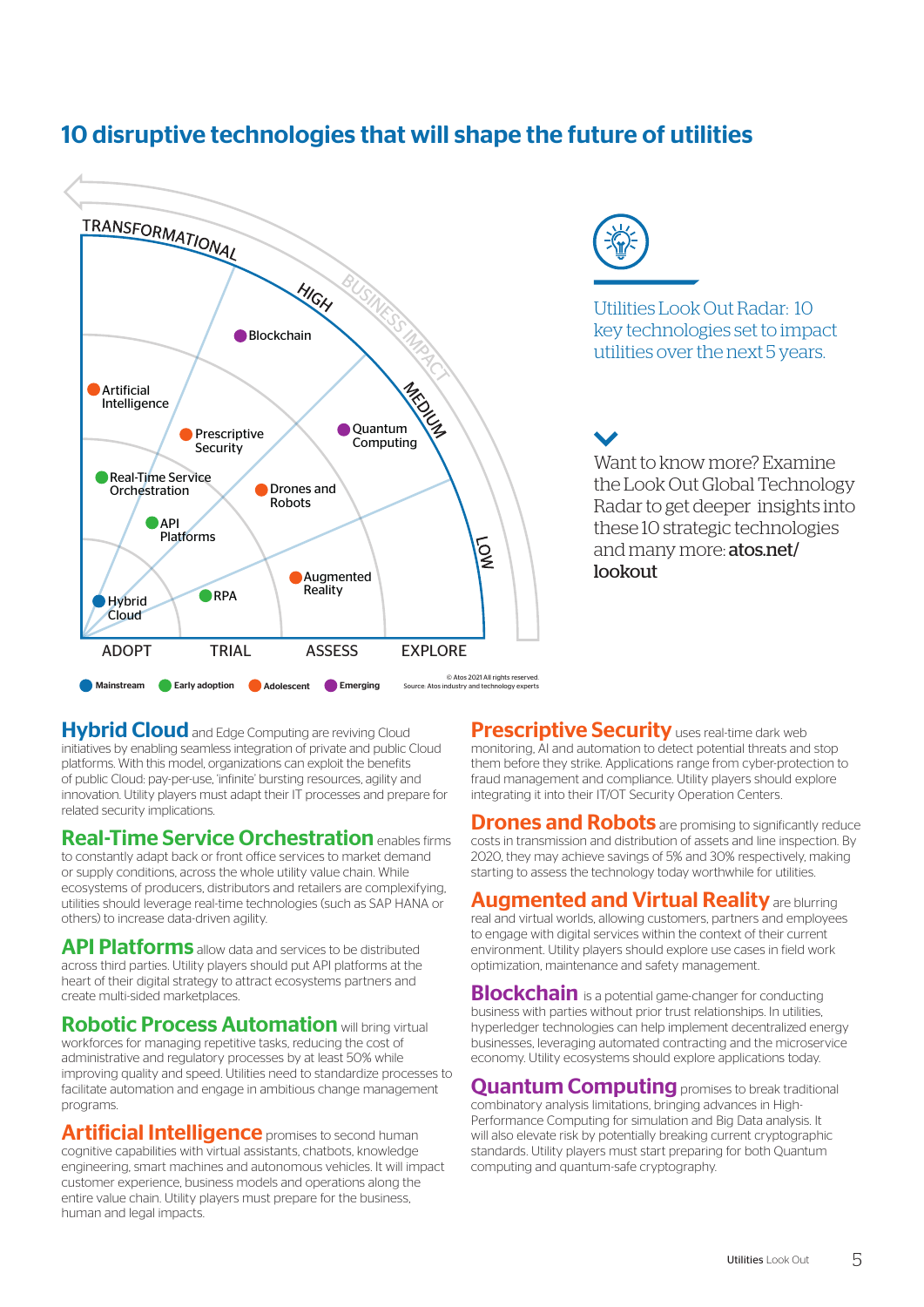# A glimpse into the future of utilities: Expert views on best practice for digital transformation



Franck Freycenon Member of Atos Scientific Community Global Head of Renewable Solutions Energy & Utilities, Atos



#### Celestino Guëmes

Member of Atos Scientific and Expert Communities Head of Technology & Innovation Worldgrid Spain, Atos

#### What could Utilities look like in five years?

The industry is entering a new era. Traditional utilities are no longer as secure as they once were having lost visibility, predictability and face profitability challenge.

The trends are blunt: in five years, utility ecosystems will have evolved significantly with the continuous rise of start-ups and initiatives from the Big Techs. These will develop smart home, smart transport and smart city services and could even become significant players or influencers in new energy value chains. Adjacent industries may also enter the market, with M&A ultimately multiplying.

New-generation analytics technologies are accelerating this change, with Artificial Intelligence (AI), automation and robotics, and blockchain, poised to disrupt it further. Incumbent utilities need to prepare now if they don't want to be left behind.

#### Which driving forces will help them succeed?

Utilities know they must make a very strategic transformation from yesterday's simple, mono-directional, centralized and predictable model to a new decentralized, network-based model.

To succeed, a first step is to rationalize their cost base, streamline processes, develop Lean and cut legacy application costs to free up investments in new systems. All utilities are doing this today. But we think that the real revolution will come from the revenue side of the equation: leveraging data not just to optimize operations but also to transform business models and establish multi-sided synergies within the networked ecosystem.

This transformation will change the role of information technologies. In the past, IT was merely considered as a cost. Today, it is at the heart of the business.

In many companies, however, IT transformation activities are often disjointed: IT teams are in charge of legacy transformation while business lines take over digital innovation projects. Our experience is that the best results are obtained when both work jointly, under a common C-level governance. Innovation can then be applied consistently everywhere.

In five years, we think the leaders will be those who have succeeded in building new business models and cutting costs at the same time.

#### What should utilities do today?

We believe that data management will be the cornerstone of transformation. For years, trillions of bytes of data have sat in utilities' operations. Smart meters and Industrial IoT are beginning to become mainstream, allowing substantial progress in process optimization. However, only a small part of this data is currently truly leveraged to provide business insights and enable monetization.

66 Utility companies need to reinvent themselves on a massive basis. For that, they will have to challenge their taboos and decades of traditional best practices.

The deployment of next-generation Big Data platforms marks the beginning of the shift. More and more, differentiation in utilities will be based on the way they leverage their data, make sense of it and develop algorithms to transform it into business insights.

We are helping many of our utility clients to leverage digital, datadriven strategies to:

- Support distributed energy generation and trading with next generation command & control, virtual power plants… In nuclear power generation, for example, a major provider has obtained with us an exceptional increase in operations performance by leveraging AI to automatize procedures.
- Develop intelligent transmission and distribution networks with smart grid, SCADA and predictive maintenance. In Europe, one of the largest European operators now ensures real-time, multi-energy monitoring for smart cities, leveraging our Codex analytics platform to provide 24x7 dashboards to millions of consumers.
- Provide 360° experience in retail and services with omnichannel CRM and billing, fraud and risk management, smart services. For example, we have helped many utilities leverage next-generation realtime analytics technologies, such as those based on SAP-HANA, to streamline processes – all that in a very secure way across IT and OT.
- Invent the energies of the future with advanced R&D, HPC, PLM, 3D printing…

We are also convinced that leveraging partnerships with start-ups providing promising technologies in domains such as blockchain and others is essential. This is what we do with our partners and clients, within several strategic co-innovation initiatives.

The years to come will be very exciting for utilities if they take the digital fast-track.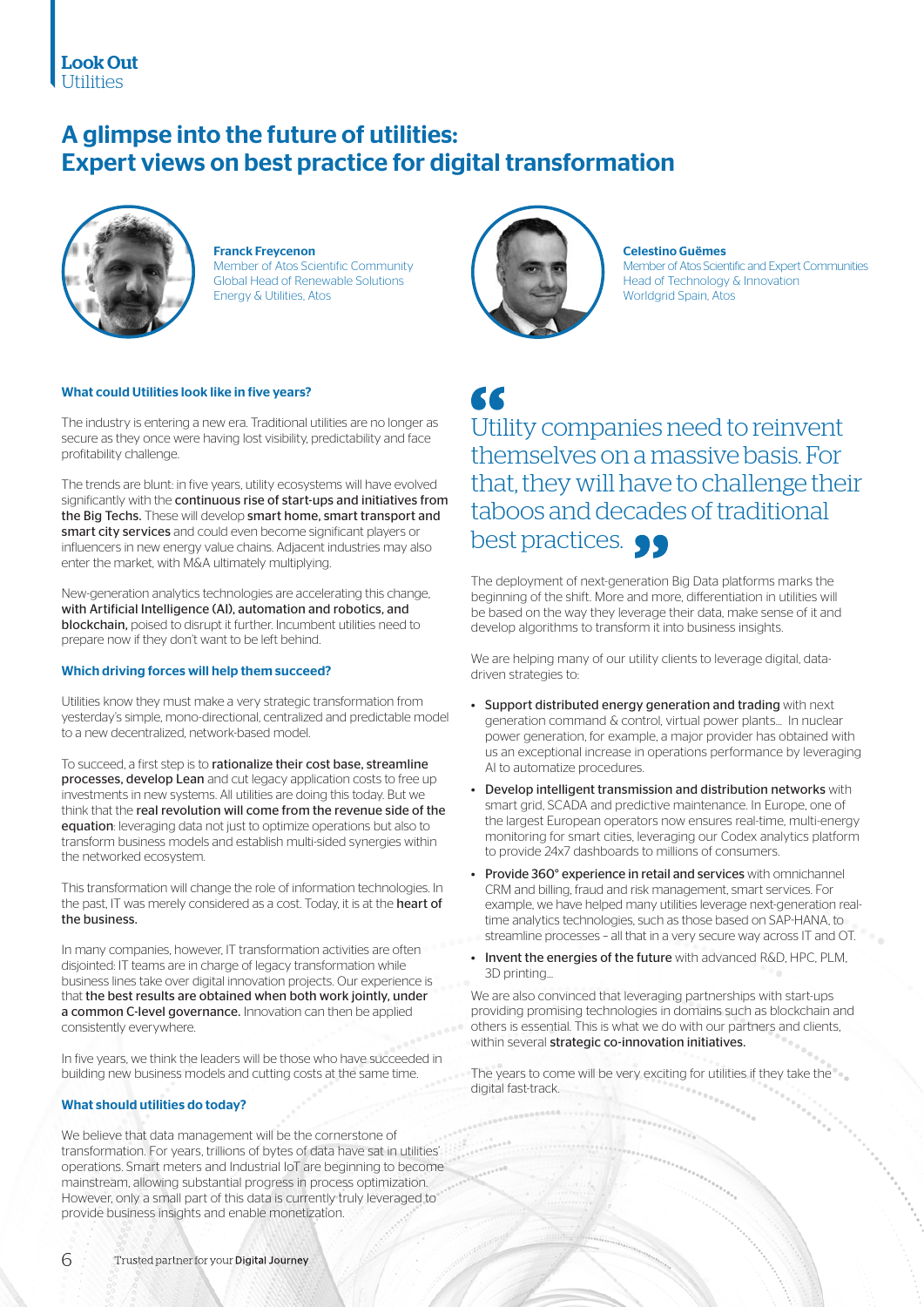# Creating your own utilities transformation journey

With all these changes converging at once, you must steer your utility forward. Faced with a rapidly changing model, the questions you will be asking is not 'Why change?' but 'Which direction?' and 'How?'.

The first step is figuring out your position in the value chain. Do you want to launch new services around renewables, smart energy management or electric vehicle charging? Should you monetize customer data by providing it to partners? Could you move into advanced domains such as smart homes, smart buildings or smart city management?

Having made that strategic choice, you must next embark on a journey of progressive and continuous transformation, combining people, organizational and technology streams. Your journey requires a roadmap. We have drawn up a three-step approach, with steps that can be undertaken simultaneously.



# **ADAPT**

Reinvent business models, establish your utility as a platform and enhance customer relationships.

Augmented and Virtual Reality, API platforms, Artificial Intelligence and Prescriptive Security all have a strategic role here, supporting changing consumer behaviors.

# CHECK

Revisit your innovation. Explore new options for putting yourself ahead.

In this phase, understand the value of **Drones** and Robots, Blockchain and Quantum. The rule of the game: pioneer disruption instead of it catching you unawares.

Throughout these phases, an open approach to innovation, such as the **Digital Business Continuum** approach developed by Atos, will be paramount to success. In an ecosystem world where start-ups appear and spread at internet speed, openness is the best way to capture collective intelligence. As utilities strive to transform, open innovation labs will provide an ideal environment for bringing new ideas and new concepts to life – and creating the utility of tomorrow.

# Where should you begin?

As the Trusted Partner for your Digital Journey, Atos can help. Meet our experts and stay one step ahead by getting hands-on experience of new disruptive technologies.



PREPARE

Reduce your costs base and launch innovation projects while implementing global C-Level governance on IT. Hybrid Cloud, Real-Time Service Orchestration and Robotic Process Automation are critical in the phase in which

you can reduce costs dramatically.

ENGAGE in a co-innovation workshop at one of our Business Technology & Innovation Centers.

Get off to a quick start with a personalized workshop. Ask for a meeting: > [atos.net/](http://atos.net/btic)btic



EXPLORE how the latest technologies can boost your own practice.

Leverage our experts and labs to build POCs tailored to your own business: > [atos.net/utilities](http://atos.net/utilities)

Atos Look Out Industry Trends offer an in-depth analysis of the emerging trends, opportunities and digital breakthroughs specific to your industry.

Explore all the Look Out industry views and the Tech Trends Radar at [atos.net/lookout](http://Explore all the Look Out industry views and the Tech Trends Radar at atos.net/lookout.
)



STAY TUNED with the latest trends and best practices in digital transformation.

Keep yourself informed. Follow the latest insights from the field on: > [atos.net/blog](http://atos.net/blog)